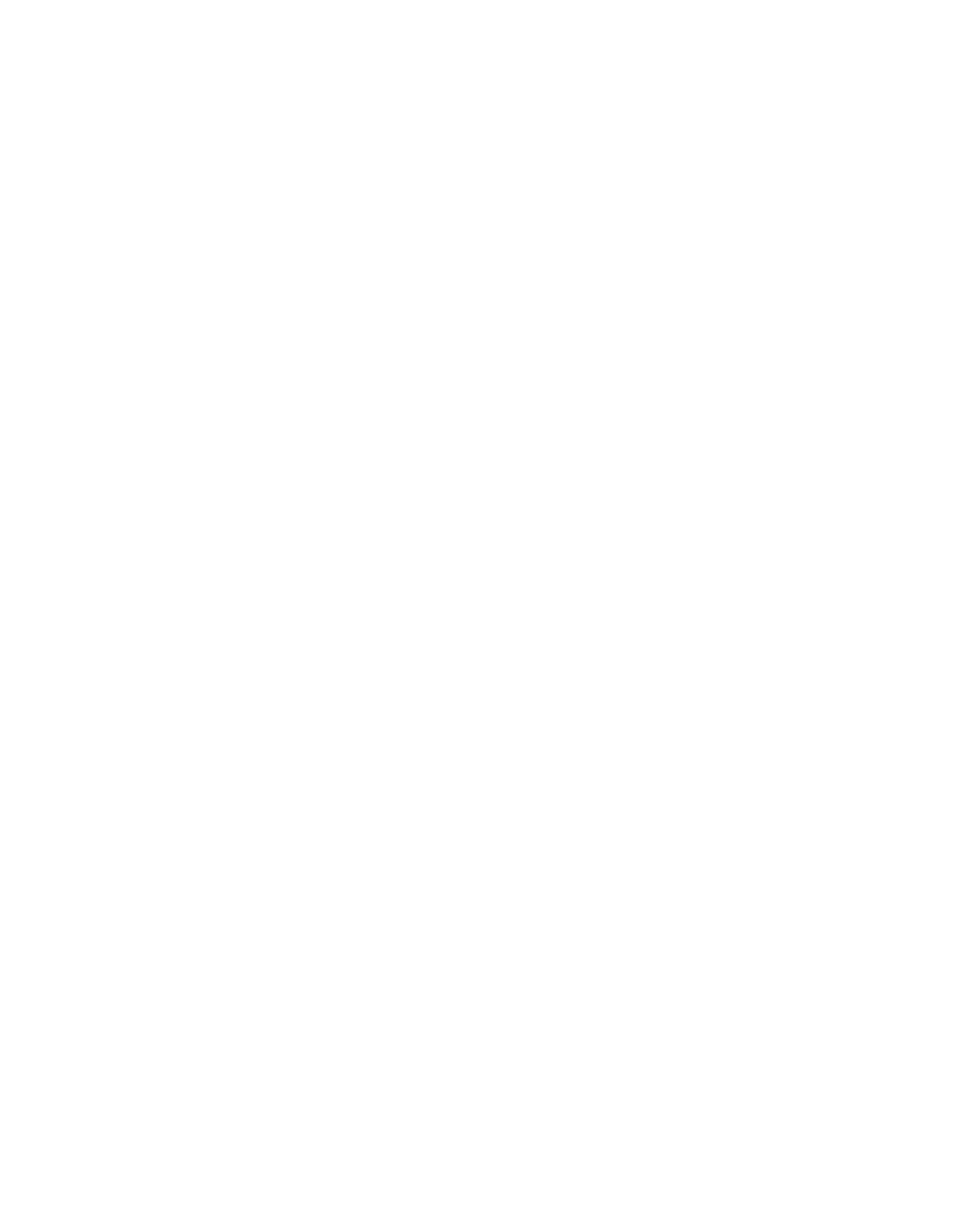#### **HILL, Justice.**

[¶1] Christine Witherspoon (Witherspoon) filed an action alleging that Dr. Maura Lofaro and Teton Laser Center, LLC (collectively the Defendants) had negligently administered an intense pulsed light (IPL) hair removal treatment causing her to suffer burning and scarring. The parties entered into a stipulation allowing Witherspoon"s designated expert witness to testify by telephone. After the expert's testimony at trial, the Defendants alleged that Witherspoon had violated the terms of the stipulation and requested that the expert"s testimony be stricken. The district court agreed and instructed the jury to disregard the testimony. After Witherspoon rested her case, the Defendants moved for a judgment as a matter of law pursuant to W.R.C.P. 50(a) (LexisNexis 2006) on the grounds that there was no evidence produced establishing that the Defendants had breached a duty to Witherspoon. The court granted the motion. On appeal, Witherspoon challenges the district court's ruling striking the testimony of her expert witness and the grant of the Rule 50 motion. We conclude that the district court abused its discretion in striking the expert's testimony, that the error was prejudicial and, therefore, reverse and remand for a new trial.

#### **ISSUES**

[¶2] Witherspoon"s brief fails to contain a statement of the issues presented for review in violation of W.R.A.P. 7.01(d) (LexisNexis 2006). Pursuant to W.R.A.P. 1.03 (LexisNexis 2006) we would be justified in refusing to consider the claims raised by Witherspoon. *37 Gambling Devices (Cheyenne Elks Club and Cheyenne Music and Vending, Inc.) v. State*, 694 P.2d 711, 713 (Wyo. 1985). While tempted to do so, we have decided to address the contentions raised by Witherspoon given that the issues she has raised are meritorious and readily identifiable from her brief. *Id*.; see also *Montoya v. Navarette-Montoya*, 2005 WY 161, ¶ 4, 125 P.3d 265, 268 (Wyo. 2005). The Bar should keep in mind, however, that we will not always be so tolerant about such violations of our Rules of Appellate Procedure. *Id*.; see also *Cline v. Safeco Ins. Companies*, 614 P.2d 1335, 1337 (Wyo. 1980).

[¶3] For purposes of our review, we accept the issues as framed by the Defendants:

A. Whether the District Court properly excluded the testimony of Lorenzo Kunze based upon [Witherspoon"s] violation of the parties' stipulation for such testimony?

B. Whether the District Court properly entered Rule 50 Judgment as a Matter of Law when no evidence existed to support a reasonable jury's determination of a breach of duty and causation of damages?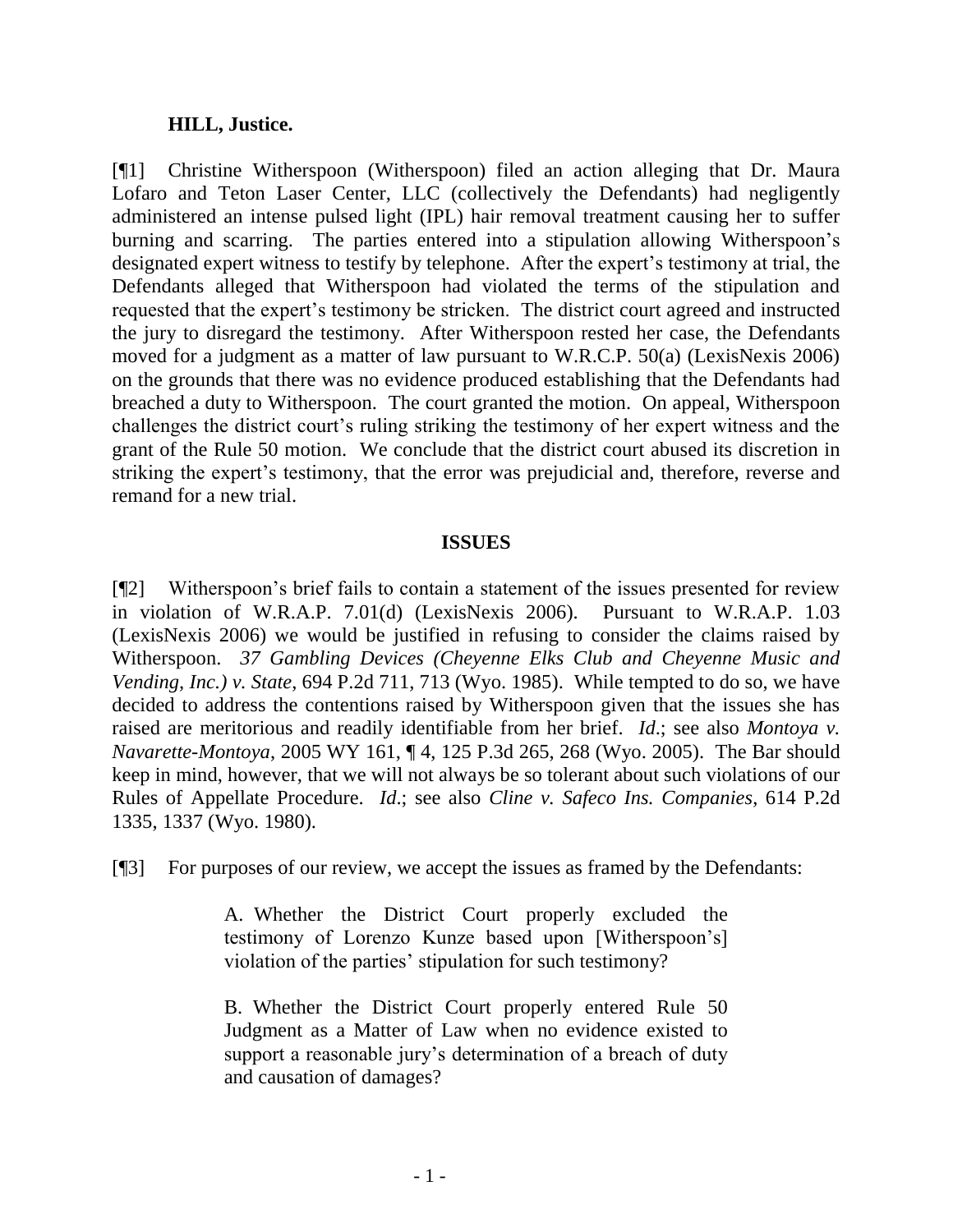### **FACTS**

[¶4] Witherspoon filed an action against the Defendants alleging that Dr. Lofaro had negligently administered an IPL hair removal treatment resulting in burns and permanent scarring on Witherspoon"s stomach. Witherspoon designated Lorenzo Kunze as an expert witness. Kunze is the owner of Rocky Mountain Laser College in Denver, Colorado, where he teaches laser hair removal. After taking Kunze"s deposition, the Defendants moved to strike his testimony and for summary judgment on the grounds that Kunze was not a licensed medical practitioner. The district court denied the motion concluding that since a person could perform IPL hair removal without a medical license, Witherspoon"s claim was not based on medical malpractice.

[¶5] Just prior to trial, Witherspoon filed a stipulated motion on behalf of the parties wherein it was agreed that Kunze could testify by telephone:

> Lorenzo Kunze is Plaintiff"s expert witness. Mr. Kunze lives and works in Denver. He runs an active laser hair removal business and training college. Flight schedules between Jackson and Denver are such that it would be unlikely that Mr. Kunze could travel and testify in one day.

The morning of the trial, the district court approved the stipulation after inquiring into the reasons for the telephonic testimony. During cross-examination of Kunze, the following exchange took place between Kunze and counsel for the Defendants:

- Q: Were you asked to come to Wyoming?
- A: Was I asked to come there?
- Q: Yes.

A: I'm assuming I was asked sometime. I think it was because of my time frame I couldn"t make it.

Q: The question is: Were you asked to come to Wyoming? I believe that that's a yes or no answer. Were you?

A: Yes.

Q: When were you asked?

A: When you were in my office.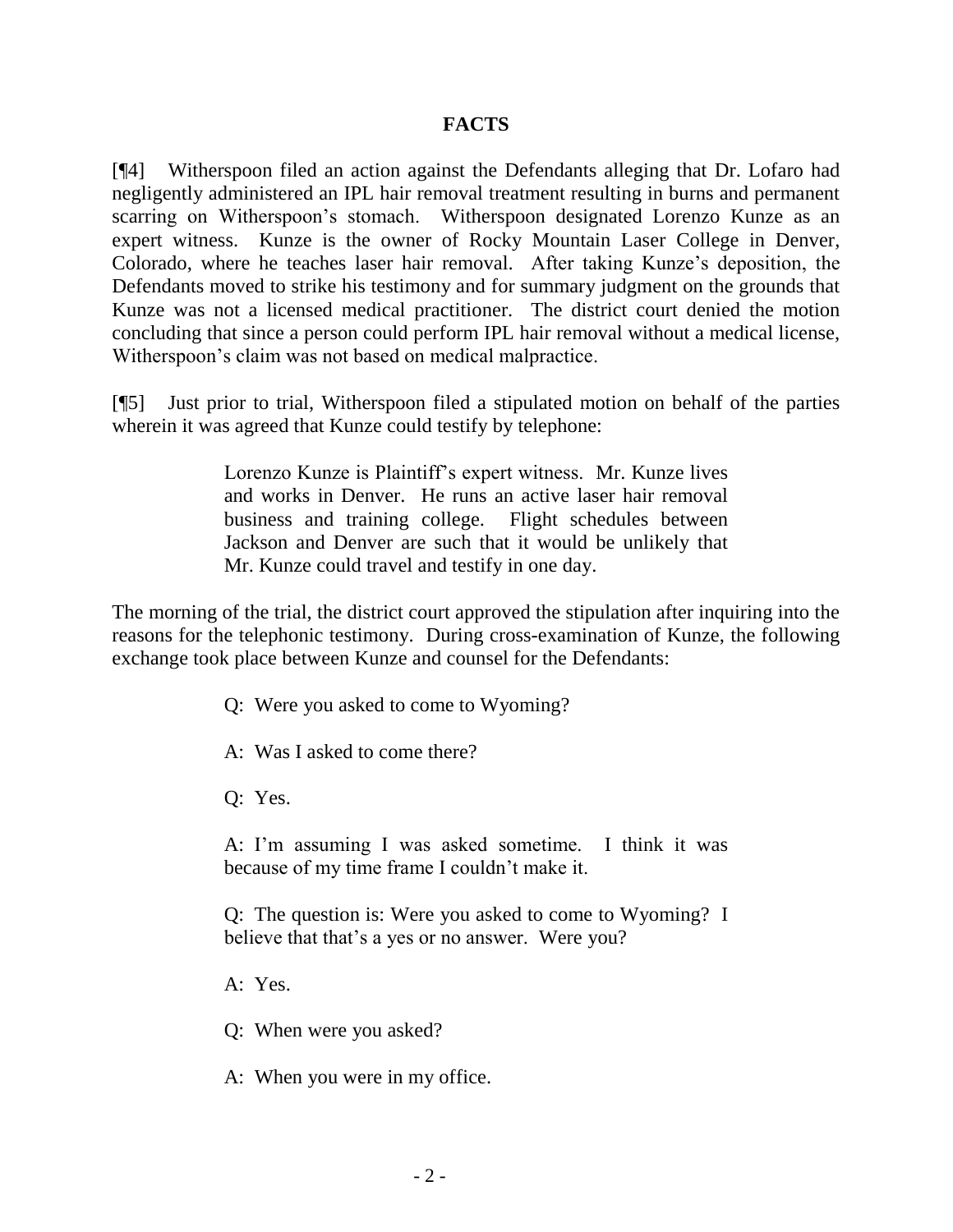Q: And you haven"t been asked to come to Wyoming since then?

A: Yes. I was asked a couple [of] days ago. I was asked.

Q: What were you asked, specifically?

A: Would there be any way for me to come down, and I said no.

[Defense counsel]: I move that the entire testimony be stricken on that answer alone, Your Honor.

[Plaintiff counsel]: Your Honor, he stipulated to this.

[Defense counsel]: I stipulated to this based on your representations to me.

The court excused the jury and the following colloquy took place:

[The court]: Okay. The jury"s out. Oh, counsel. [Defense counsel], first of all, I guess I was surprised that this, you know, were in agreement that  $-$  that Mr. Kunze could testify by telephone because it's been very awkward, as has been noted for the last hour. But, [defense counsel], you did stipulate that Mr. Kunze could testify by telephone?

[Defense counsel]: My stipulation was based upon [plaintiff counsel"s] representation to me that an airline ticket had been purchased but Mr. Kunze did not want to come, he would, but he didn"t want to come because he was going to have to be out of the office not one day but two days, and would I please stipulate to it so that they could cancel the airline ticket and not make him be out of the office for two days. And that was a complete misrepresentation, and had I known the truth I would have never stipulated to this, Your Honor.

This is a fraud on me, it's a fraud on the Court, and this testimony needs to be stricken from the record in its entirety.

[The court]: Okay, wait a minute. [Plaintiff counsel], did you represent that to [defense counsel]?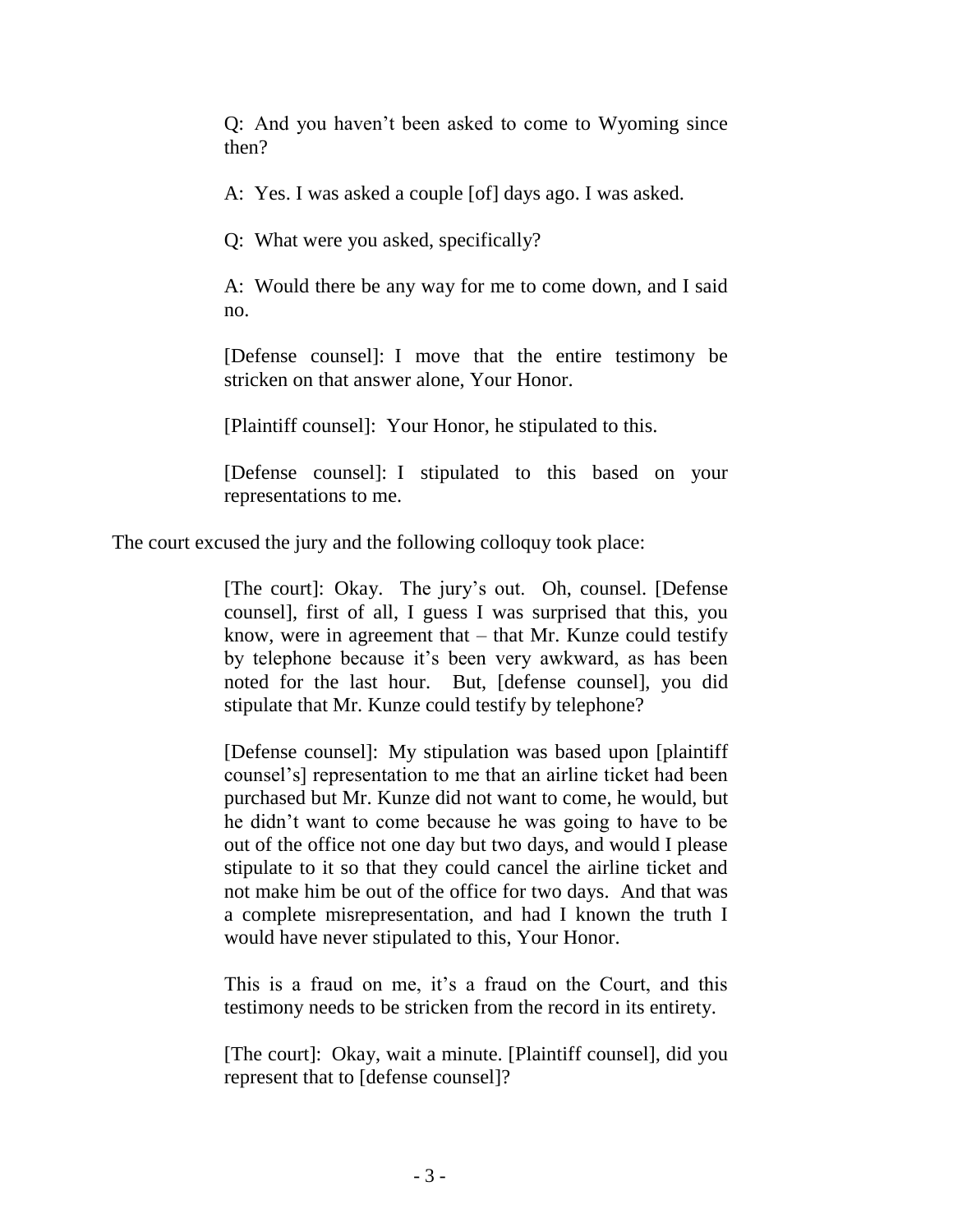[Plaintiff counsel]: I represented that we had a reservation and I did have a reservation on Delta Airlines, and I can get you the specific flight numbers and times, but I did not represent that we had represented we had purchased the ticket. And in exchange for this stipulation, Mr. Kunze [sic - defense counsel] has been allowed to introduce evidence of this tanning bed treatment which is based on discovery he conducted well passed [sic] the discovery cutoff time, so [defense counsel] got something in exchange for that. And I never said that it was impossible or that Mr. Kunze was unavailable. I said that it was inconvenient for him because there was no way for him to come up here and do it in one day.

From Denver to  $-$  actually, it's United Airlines, they [have] one flight that leaves at 9:30, and the last one departs Jackson Hole at 4:30. So he would have had to have stayed over night and it would have been difficult for him in his practice to be gone overnight and to miss two days of work. And that"s exactly what I told [defense counsel].

And I also told him about Kellie Allen. And Kellie is – anyhow, we"re not talking about her now, but I was very honest and straight-forward with [defense counsel]. I feel like I'm being sandbagged right now, and it's just not appropriate.

I was very clear, straight forward and honest with him, and there is no fraud being committed here. There was no misrepresentation. I sent a letter to [defense counsel] confirming the fact that he had stipulated to it.<sup>1</sup> I was very honest, forthright and straight-forward with him. And it was at a time when, if he had said otherwise, I could have brought Mr. Kunze up here. I had a reservation on Delta – or on United Airlines.

But the problem is that he wouldn"t have gotten here until 11:00. The earliest he could get here on a morning flight is 11:00 or even somewhere in that time, and then the last flight out is at 4:30. So that doesn"t give him enough time to testify and be here in one day. So I thought this way [defense

 $<sup>1</sup>$  The letter is not in the record on appeal.</sup>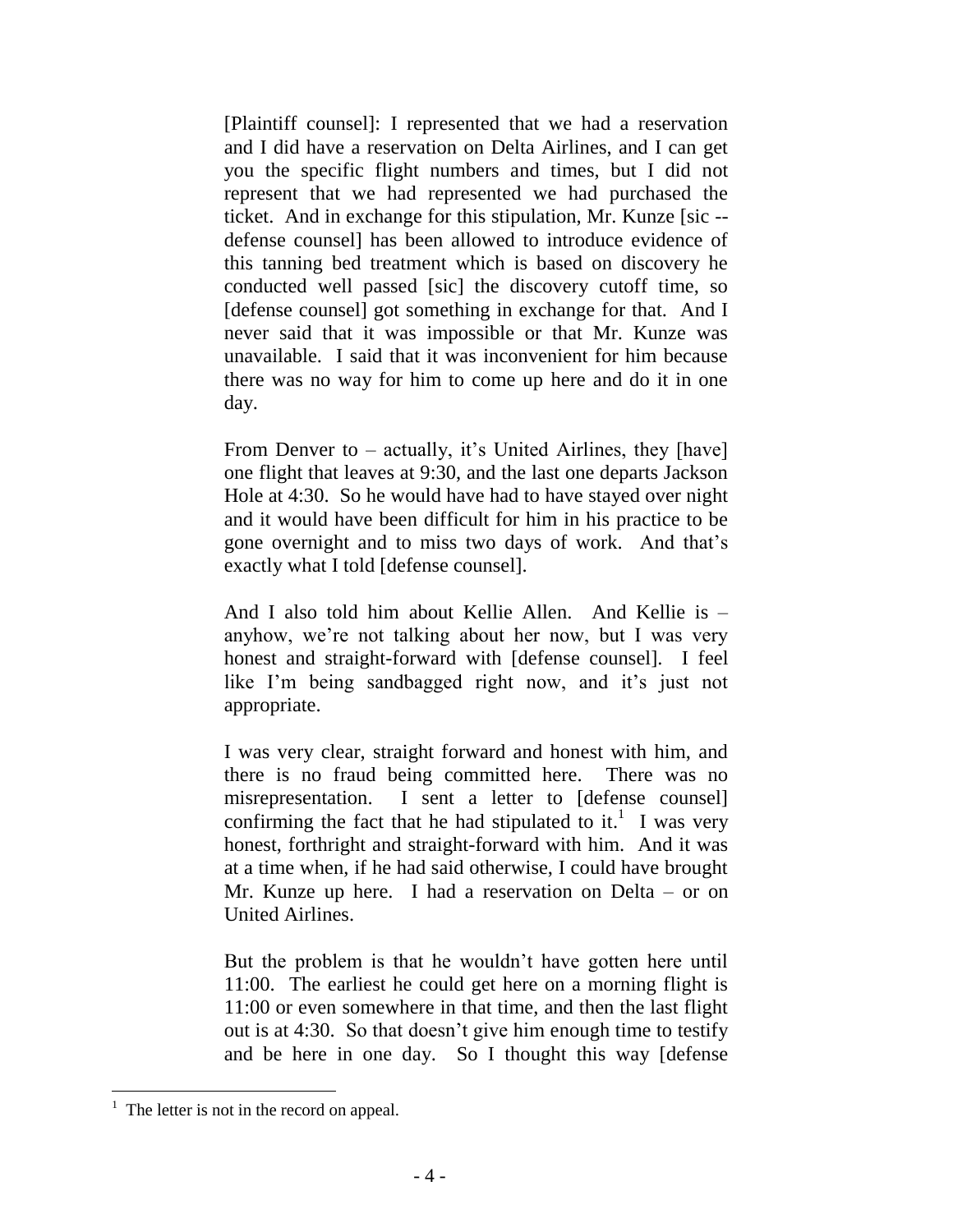counsel] would have an opportunity to cross-examine him for as long as he wants.

And I talked to Mr. Kunze last week about whether or not he could come up here. Mr. Kunze was – he actually informed me that he was gone, he was out of town for a few days last week, and he was just getting back into town this Monday back in the office. So, yes, this was a matter of convenience and I made no representation to [defense counsel] that he was otherwise unavailable. I said it was inconvenient.

[Defense counsel]: You let me know when it's my turn, Your Honor.

[The court]: Are you done, [plaintiff counsel]?

[Plaintiff counsel]: Your Honor, I mean I did speak to [defense counsel] about this. And [defense counsel], you know, I did stipulate to allow him to read deposition testimony for a deposition that I wasn"t even allowed to attend. I didn"t even get a chance to cross-examine the witness. So, you know,  $I -$ 

. . . .

And if you look at my letter where I confirmed that [defense counsel] had stipulated, he then sent me a fax back saying, yes, and you stipulated to that testimony by deposition. And, yes, I did.

And I do think that I could have objected to that testimony that was done well passed [sic] the discovery deadline two weeks ago.

. . . .

[Defense counsel]: [Plaintiff counsel] asked me if I would stipulate to Kunze"s testimony by telephone. I said I"m not inclined to do that. Is he going to come to trial? The answer was: Yes, he's going to come but it's inconvenient for him.

He just answered the question, Your Honor: Did you tell him you would come? And the answer was no. And my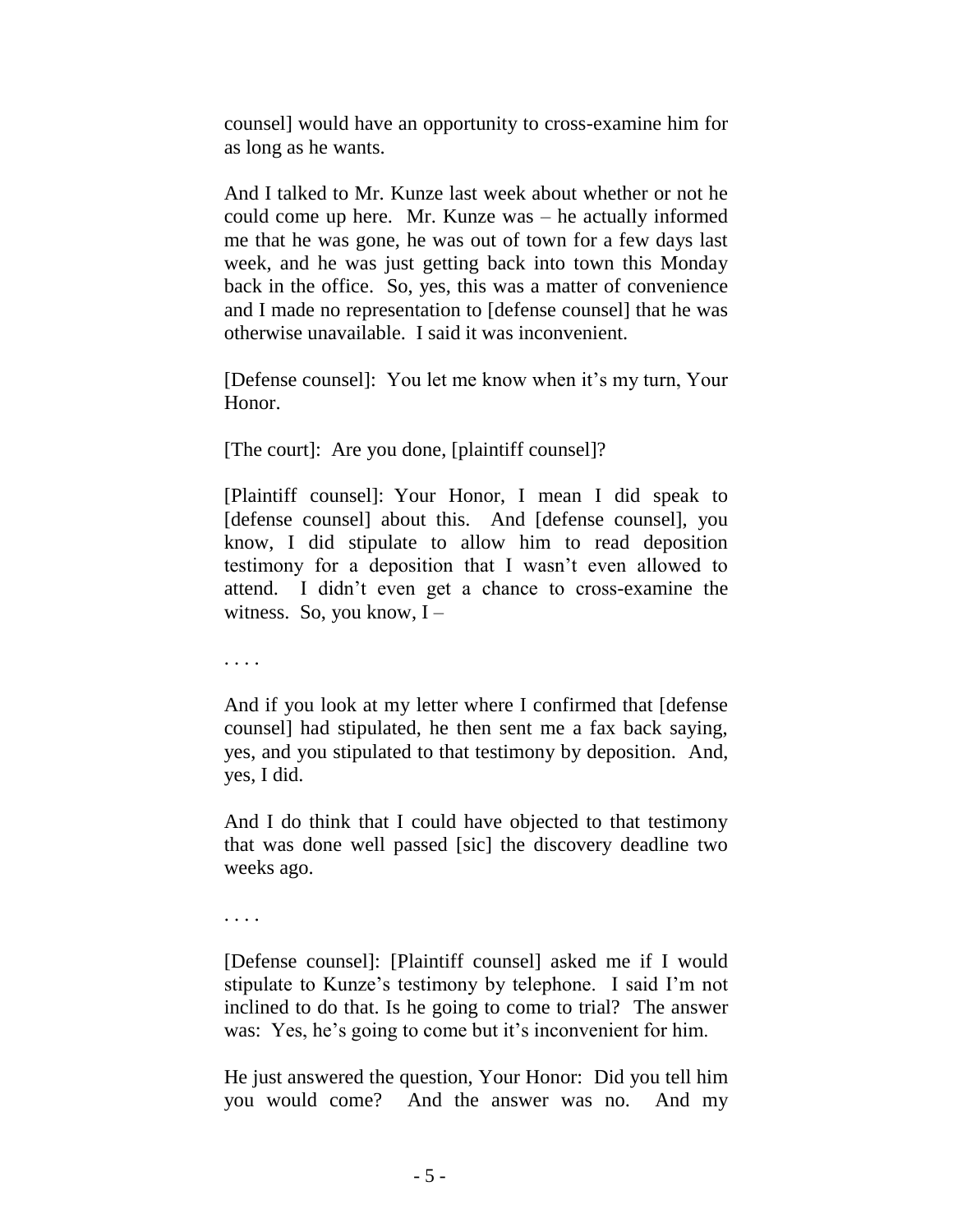stipulation to allow him to testify by telephone was based on that representation that he was going to be here.

And he just told you and the jury and that he was not coming.

[The court]: He said he was asked to come a couple [of] days ago.

[Plaintiff counsel]: Your Honor, he was out of town a couple of days ago so it was before that. I spoke to Mr. Kunze about it. Mr. Kunze, I think, was in New York for a few days, so I spoke to him last week about coming here. I had a reservation made for him and we had spoken about it months previously. And so it was – yes, I went [to defense counsel]. I said, hey, look. We"ve made these reservations, but I"m afraid that he"s not going to be able to get all his testimony in in one day in the time frame that he"s allowed to travel here.

[The court]: Mr. Kunze, let me ask you something.

[Mr. Kunze]: Yes.

[The court]: You testified that you were asked to come to Wyoming once when [defense counsel] was in your office?

[Mr. Kunze]: Right.

[The court]: And that you were asked just a couple days ago to come; is that correct?

[Mr. Kunze]: It was probably Thursday or Friday because I was in New York when he called.

[The court]: Okay.

[Mr. Kunze]: And I didn"t get back to my office until Tuesday.

[The court]: Yesterday?

[Mr. Kunze]: Yes.

[The court]: Okay.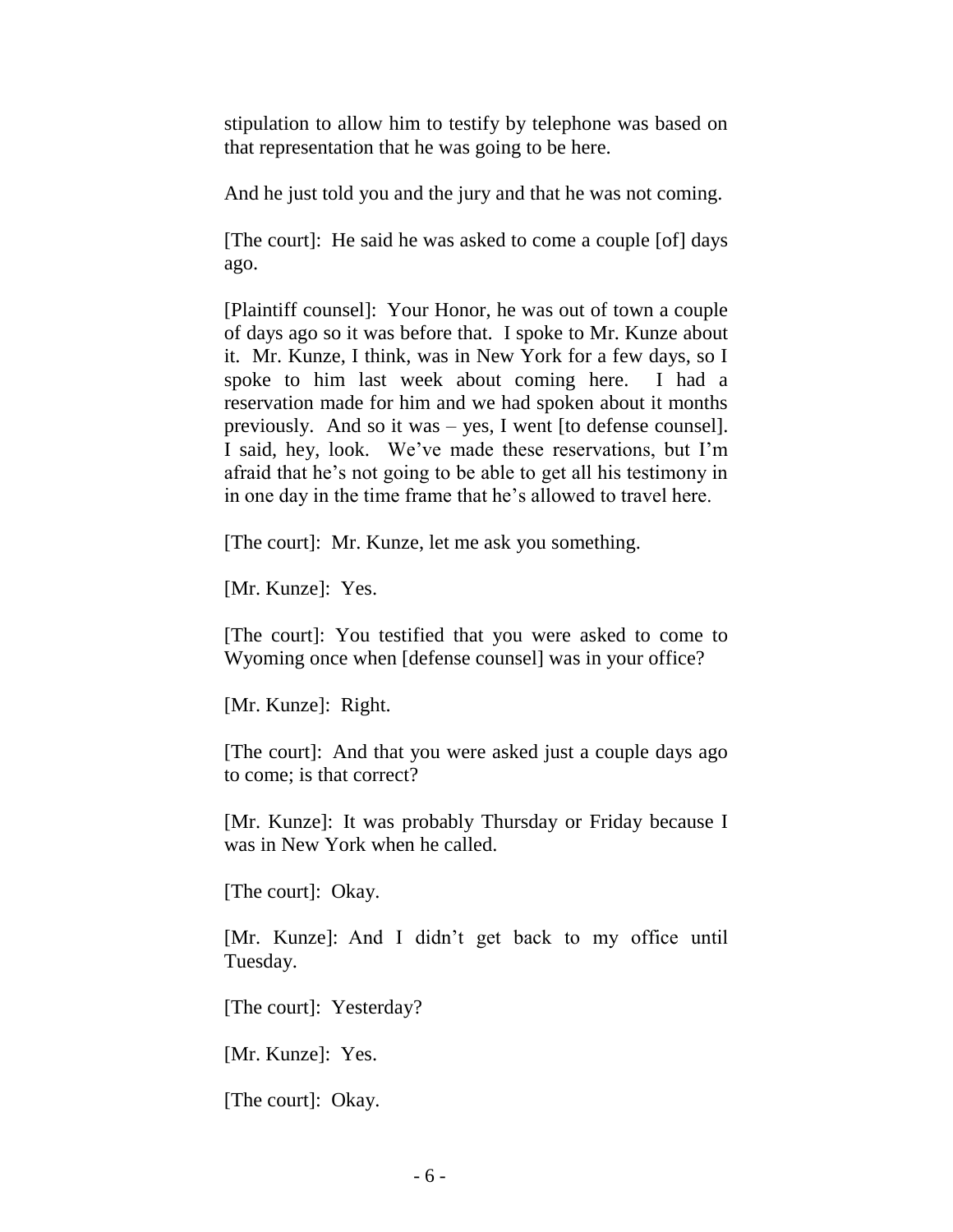[Mr. Kunze]: And there was no way I could come. I wouldn"t have been able to come at all. I have seven kids and I can"t take off whenever I feel like it. I have to have something known in advance to  $-$ 

[The court]: Please stop.

[Defense counsel]: That's a misrepresentation, Your Honor. My stipulation was based on him coming to trial. And he just said again that he wasn"t coming. I would have never stipulated to this had I known he wasn"t coming. That was represented to me that – that was the meat of the representation, that was the meat of my agreement. He was coming if I said no.

[Plaintiff counsel]: Your Honor, I did not make that misrepresentation. I was very forthright with [defense counsel] from the outset. The situation where I traded off allowing testimony. If you"ll look at the letters he sent back.

[The court]: I'm going to strike Mr. Kunze's testimony. We're going to be in recess for a few minutes. Thank you, Mr. Kunze.

. . . .

[The court]: You may be seated. Court is in session. [Plaintiff counsel] and [defense counsel] and the litigants are present, the jury is not present. I am going to call the jury back and I"m going to instruct them, counsel:

"Ladies and gentlemen: you are hereby instructed that you are to disregard the testimony of Lorenzo Kunze in its entirety."

[Plaintiff counsel]: Your Honor, may I address the Court on this matter, please?

[The court]: You can put it on the record, [plaintiff counsel], but I've made up my mind.

[Plaintiff counsel]: Well, may I say just one thing, please? Because it's a very serious thing when somebody thinks that I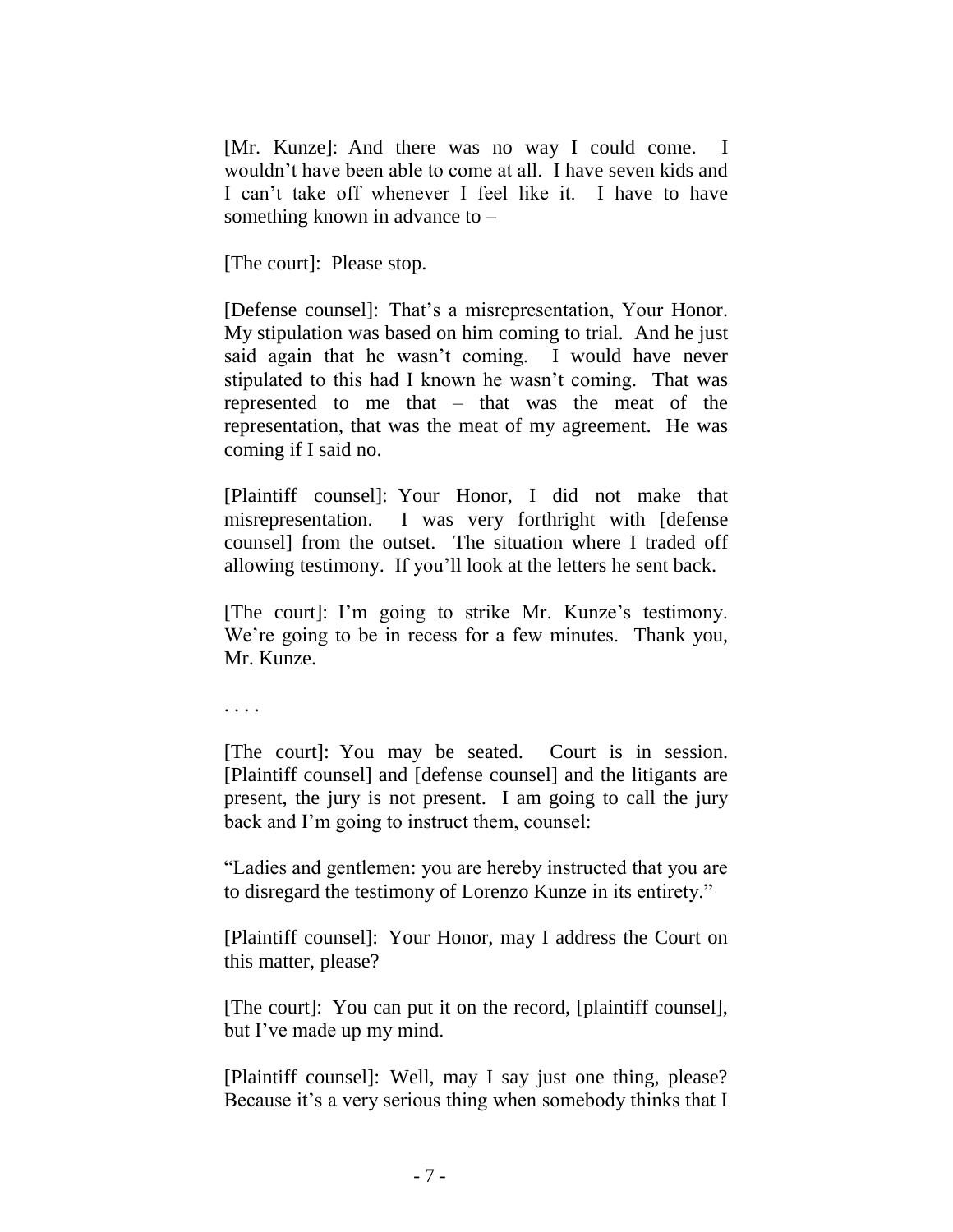misrepresented something to the Court or to [defense counsel], and I think that if Mr. Kunze were given an opportunity to talk about our conversation that we had, it will mirror exactly what I said to [defense counsel].

And I think that – he was in the process of cross-examination. You"ve seen that he has difficulty knowing when to answer yes, when to explain, when to give an explanation. So I think if you give him an opportunity to ask him whether it"s possible for him to be here today as opposed to, you know, and really give him a chance to describe that, he will say that, yes, it was possible if absolutely necessary, but it would have been extremely inconvenient. And those, I think, Your Honor, are the exact words that I told [defense counsel]. But I don"t think that Mr. Kunze was given an opportunity to explain that.

[The court]: Boy, that"s not what he said.

[Defense counsel]: Let me know when it's my turn, Your Honor.

[Plaintiff counsel]: Please give him an opportunity --

[The court]: Okay. Wait.

[Plaintiff counsel]: Can we have him call back?

[The court]: [Defense counsel]?

[Defense counsel]: Mr. Kunze said twice that he could not come. And this was important enough for me that I called Bret King and I asked him if he had talked with [plaintiff counsel] about the testimony of Kunze. And I said, "Bret, did [plaintiff counsel] tell you that Kunze was going to come if I did not stipulate to this?" And Bret said to me, "[plaintiff counsel] told me that Kunze was definitely coming." And based upon that, I made my stipulation.

[Plaintiff counsel]: Your Honor –

[The court]: Okay. You can put something else on the record. …[Plaintiff counsel], I"m going to instruct the ladies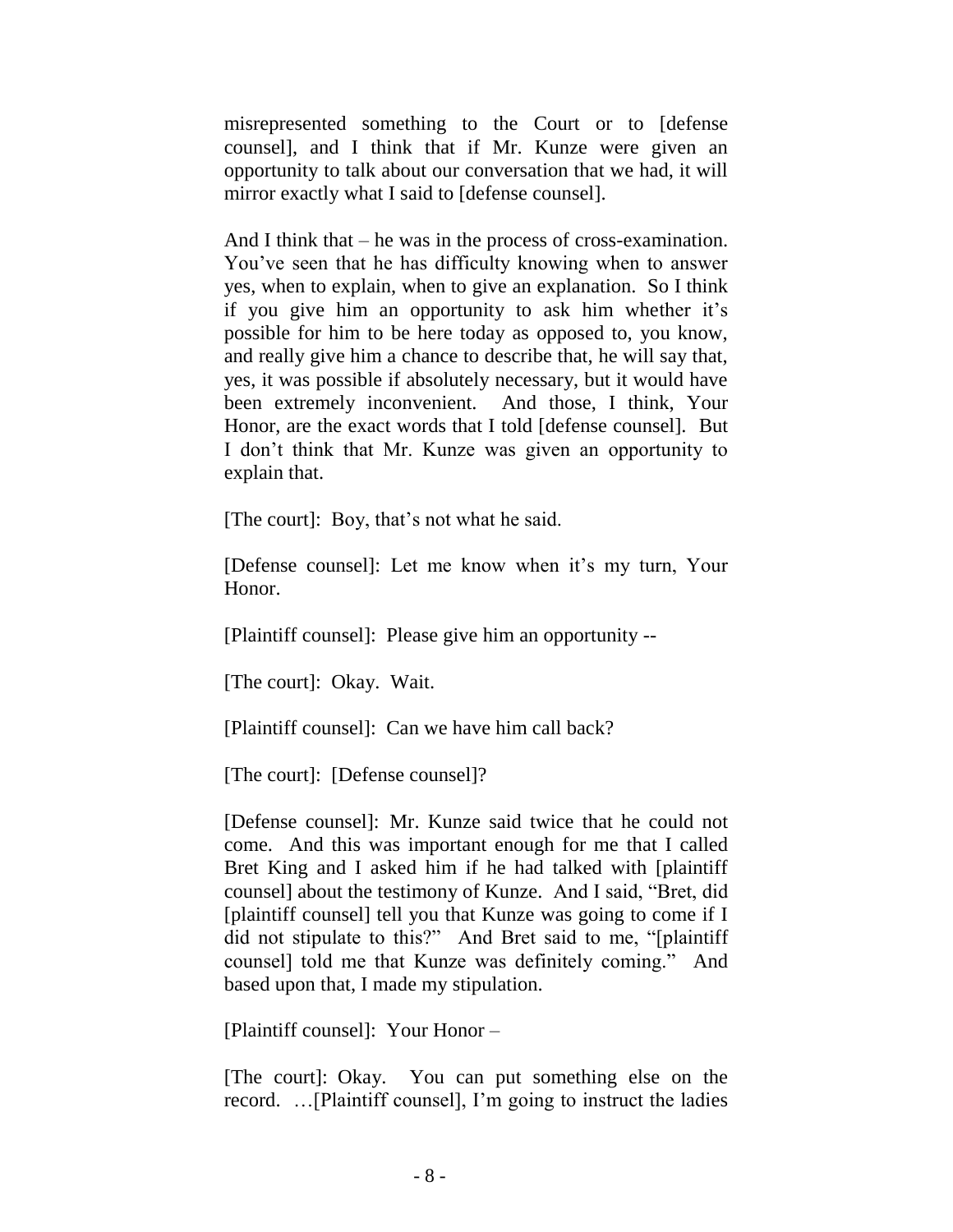and gentlemen of the jury that they are to disregard the testimony of Lorenzo Kunze in its entirety.

[Plaintiff counsel]: Can"t we get him on the phone for a few minutes and let [defense counsel] ask him those same questions with an opportunity to explain as opposed to  $-$  he was previously instructed to answer yes or no. I would think if he was given an opportunity to explain himself – I would like to present evidence regarding the reservation [that] was made. I had a confirmation number, I had a price, he was ready to go. And Mr. Kunze said that he could be here if absolutely necessary but it would be extremely inconvenient.

[The court]: That was not the testimony.

[Plaintiff counsel]: But –

[The court]: [Plaintiff's counsel], I've made my ruling.

. . . .

[Plaintiff counsel]: Your Honor, could I just make an offer of proof like in the morning with regards to this issue where we can have a conversation with Mr. Kunze, and I can show you the E-mail that I sent to Mr. Kunze and the confirmation regarding that?

[The court]: Would you get to your next witness on the telephone, please?

The court instructed the jury to disregard Kunze's testimony "in its entirety." The parties briefly revisited the issue at the end of the trial when the district court had determined to grant a defense motion for a judgment as a matter of law:

> [Plaintiff counsel]: … And maybe we could do that and also a motion on the striking of Mr. Kunze's testimony at the same time because, Your Honor, I can present Mr. Kunze"s affidavit and testimony that will confirm that he had informed me that he could be here if absolutely necessary.

> So you"re kind of cutting my legs off from under me without an opportunity for me to present the evidence the fact we had a reservation for Mr. Kunze. That we did have a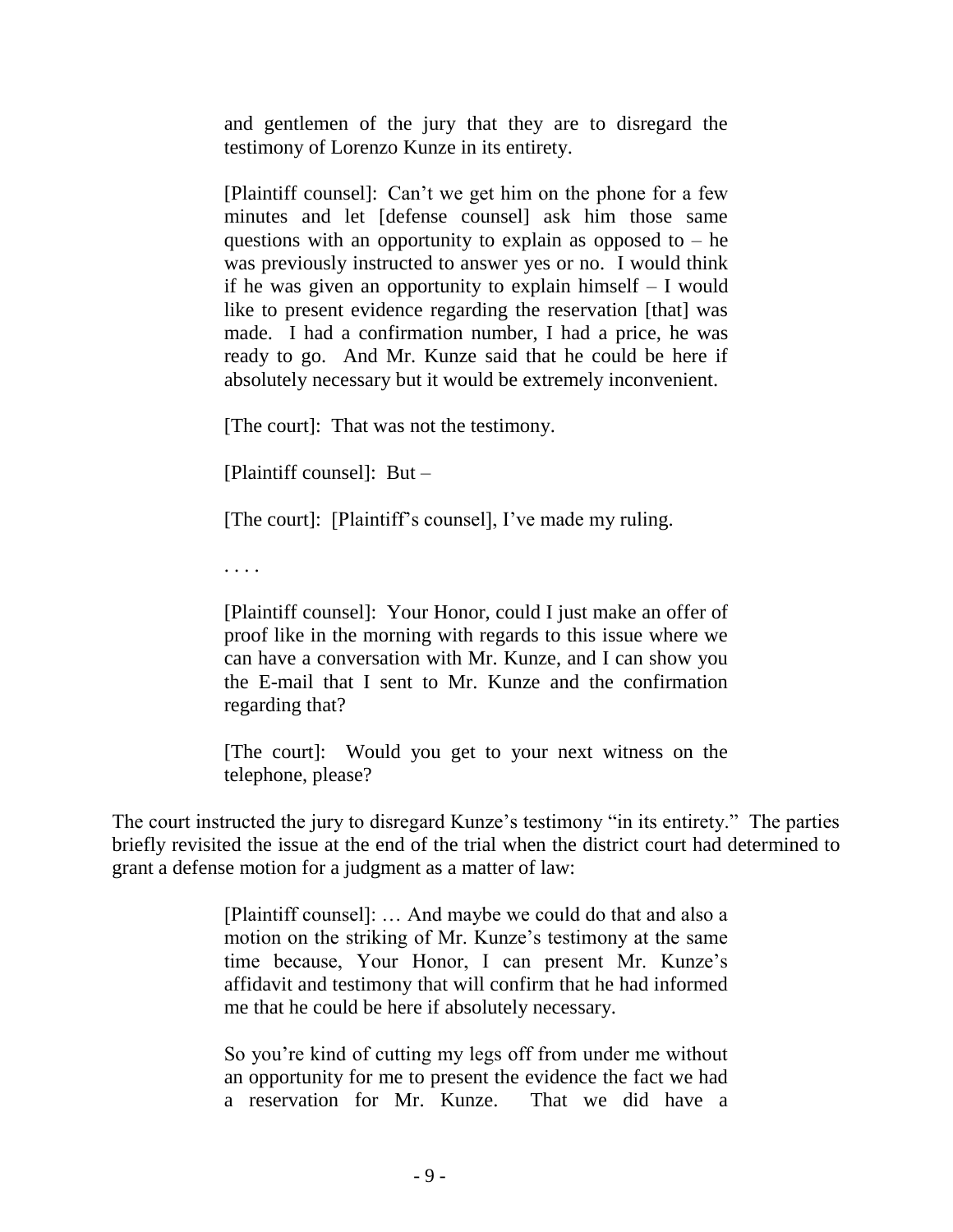conversation. I can provide an affidavit or we can get Mr. Kunze back on the phone that in fact he could have been here today if absolutely necessary, but it was extremely inconvenient. He did not have an opportunity to explain that.

[Defense counsel]: … I asked Lorenzo Kunze if he could – if he was asked to come. His answer was yes. I asked him if he was going to come. His answer was no. Then after the argument and the blowup in court, for which I am very embarrassed, Your Honor, and I apologize, Lorenzo Kunze volunteered – and I don"t know whether Mr. Jones was reporting it, I hope he was reporting it, but Mr. Kunze"s volunteered statement was: I was in New York. I was coming home. There was no way I could come to Jackson. Now –

[The court]: Because I have seven children or something.

[Defense counsel]: Yes. Now, [plaintiff counsel] wants to have a chance to talk to him and get him back on the phone and get him to change that testimony. …

[Plaintiff counsel]: Your Honor, I need to respond to that.

[The court]: [Plaintiff counsel], I'm not going to  $-$  you can put something on the record. I"m granting the judgment as a matter of law, and I'm going to get the jury in here and advise them.

I'm going to read them  $-$  it used to be a directed verdict and now it's a judgment as a matter of law, Rule  $50(a)(1)$ , and I'm going to grant it.

Would you have Deputy Harnish bring the jury in?

[Plaintiff"s counsel]: Your Honor, I have been accused of fraud on the court and a number of, you know, making misrepresentations to the court. I don't think that we've been given an opportunity to clarify that and to characterize Mr. Kunze's statement when he wasn't given an opportunity to explain himself. And I think if he were given an opportunity –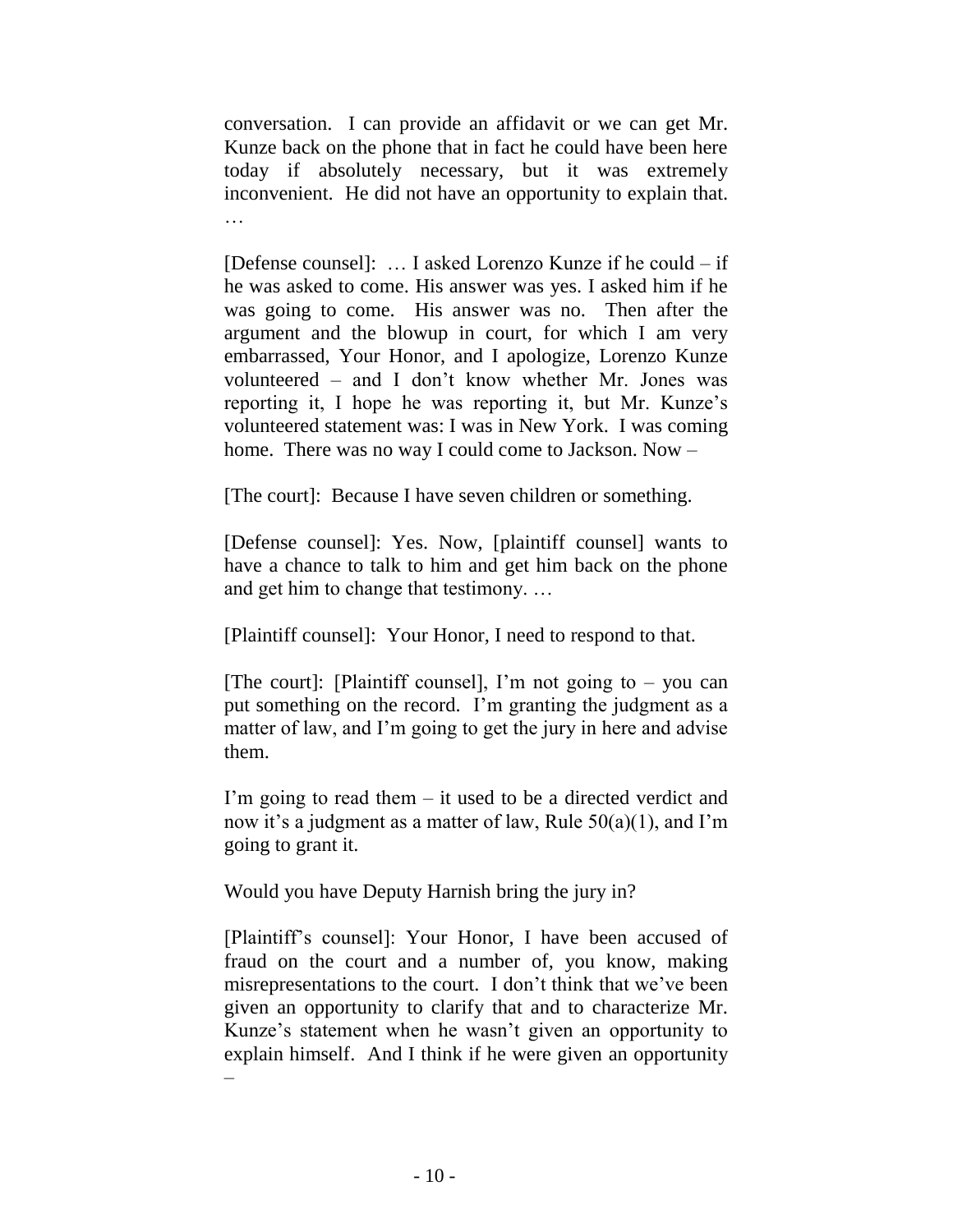[The court]: [Plaintiff counsel], the Court very clearly heard the testimony of Mr. Kunze.

[Plaintiff"s counsel]: Mr. Kunze didn"t understand what he was being asked.

[The court]: [Plaintiff counsel], please don't argue with me. I"ve made my ruling and you"ve made your record.

[Plaintiff"s counsel]: May I make an additional record with regard to –

[The court]: The jury"s going to be coming in.

[Whereupon the jury entered the courtroom and the court granted the motion for judgment as a matter of law and dismissed the jury.]

[¶6] After Kunze"s testimony was stricken, Witherspoon presented testimony from one additional witness before resting her case. The Defendants immediately moved for a judgment as a matter of law pursuant to W.R.C.P.  $50(a)^2$  arguing that there was no evidence or testimony from any witness that Dr. Lofaro breached any standard of care or that her treatment of Witherspoon was negligent in any way. The court granted the motion concluding that without the expert testimony from Kunze, Witherspoon failed to establish the standard of care or whether there had been a breach. Witherspoon appeals the striking of Kunze's testimony and the granting of the Defendants' Rule  $\overline{50}$  motion.<sup>3</sup>

(a) *Judgment as a matter of law.* –

(1) If during a trial by jury a party has been fully heard on an issue and there is no legally sufficient evidentiary basis for a reasonable jury to find for that party on that issue, the court may determine the issue against that party and may grant a motion for judgment as a matter of law against that party with respect to a claim or defense that cannot under the controlling law be maintained or defeated without a favorable finding on that issue.

(2) Motions for judgment as a matter of law may be made at any time before submission of the case to the jury. Such a motion shall specify the judgment sought and the law and the facts on which the moving party is entitled to the judgment.

 2 **Rule 50. Judgment as a matter of law in jury trials; alternative motion for new trial; conditional rulings.**

<sup>&</sup>lt;sup>3</sup> Since the events relating to the district court's approval of the parties' stipulation and Kunze's telephonic testimony were not reported, the Defendants submitted a Statement of Proceedings for Record pursuant to W.R.A.P. 3.03 stating the following: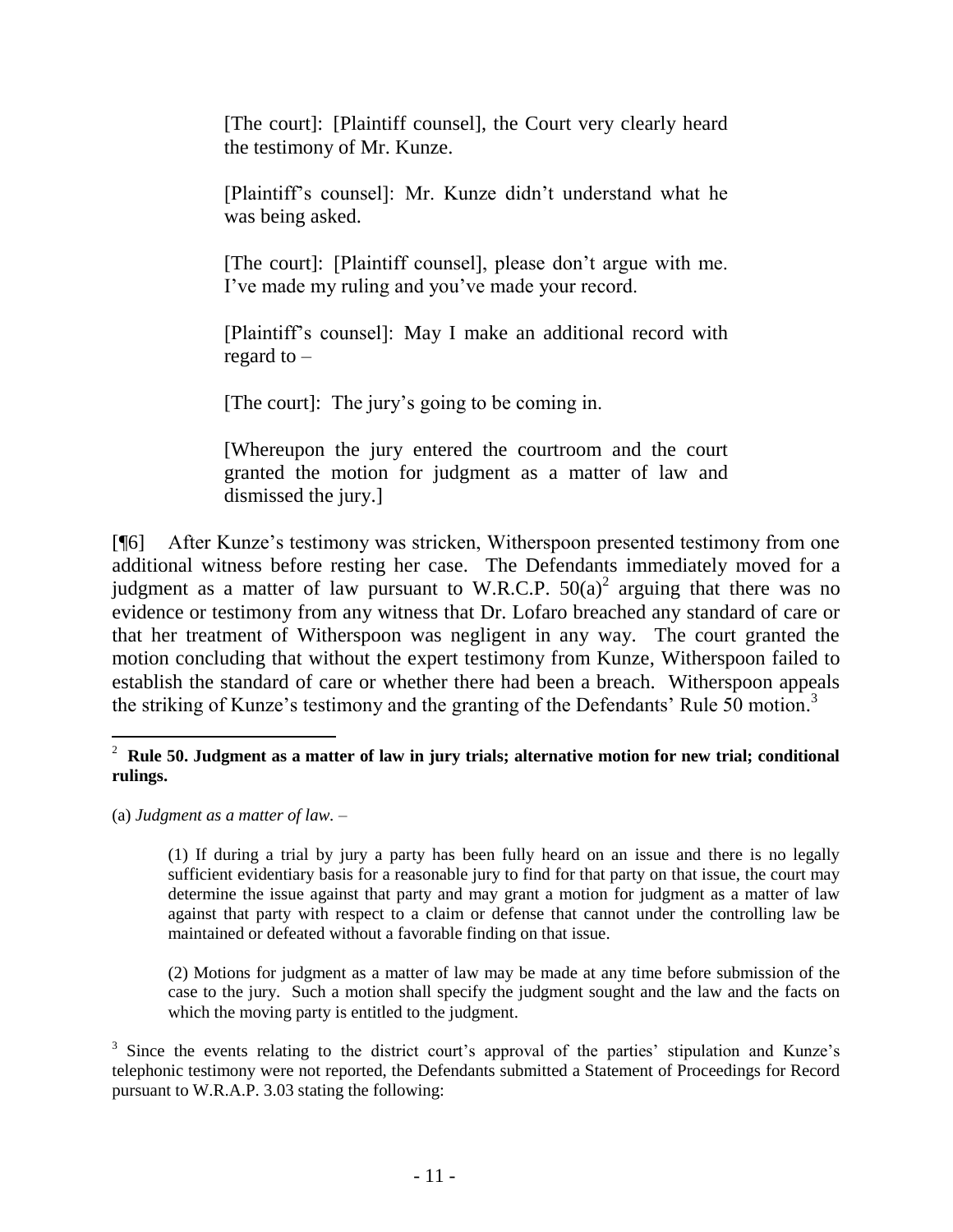1. The morning of the start of the trial prior to jury selection, an inchambers conference with Court and counsel occurred, which was not reported or recorded.

2. During this conference, the Court inquired of counsel about why Appellant's expert witness, Lorenzo Kunze, would be testifying by telephone and was provided with the following information from both counsel.

3. The Court was informed by both counsel that prior to the trial in the case Appellant"s attorney contacted the attorney for the Appellee and asked if Appellant's expert witness, Lorenzo Kunze, could testify at trial, by telephone. Appellee"s attorney asked if the expert witness would testify in person, if agreement for telephone testimony was not made and was advised by Appellant"s attorney that the expert witness would appear in person for his testimony without this stipulation.

4. Appellee"s attorney responded that he would stipulate to telephone trial testimony of the expert witness based upon this representation.

5. Appellant"s attorney then sent to Appellee"s attorney a confirmatory letter which stated that the parties agreed to allow Lorenzo Kunze to testify by telephone. Appellee"s attorney added a statement to that letter referencing the deposition testimony of witness Jennifer Swett and returned it to Appellant's attorney.

6. The Court was informed that Appellee"s attorney would never have stipulated to the telephone testimony of the expert witness Lorenzo Kunze without assurance from Appellant's attorney that Mr. Kunze would be appearing at trial without the stipulation.

7. During cross-examination of Lorenzo Kunze, the transcript then reflects the sequence of events regarding Mr. Kunze"s intentions for appearing at trial and the basis for why his testimony was stricken.

#### W.R.A.P. 3.03 provides:

If no report of the evidence or proceedings at a hearing or trial was made, or if a transcript is unavailable, appellant may prepare a statement of the evidence or proceedings from the best available means including appellant"s recollection. The statement shall be served on appellee, who may serve objections or propose amendments within 15 days after service. The statement and any objections or proposed amendments shall be submitted to the trial court for settlement and approval and as settled and approved shall be included by the clerk of the trial court in the record on appeal.

Witherspoon offered no objections to the Defendants" Statement of Proceedings for Record on Appeal, and the district court approved it as submitted. The rule states that the "appellant" may prepare a statement which must be served on the "appellee" who may offer objections. We note that the rule does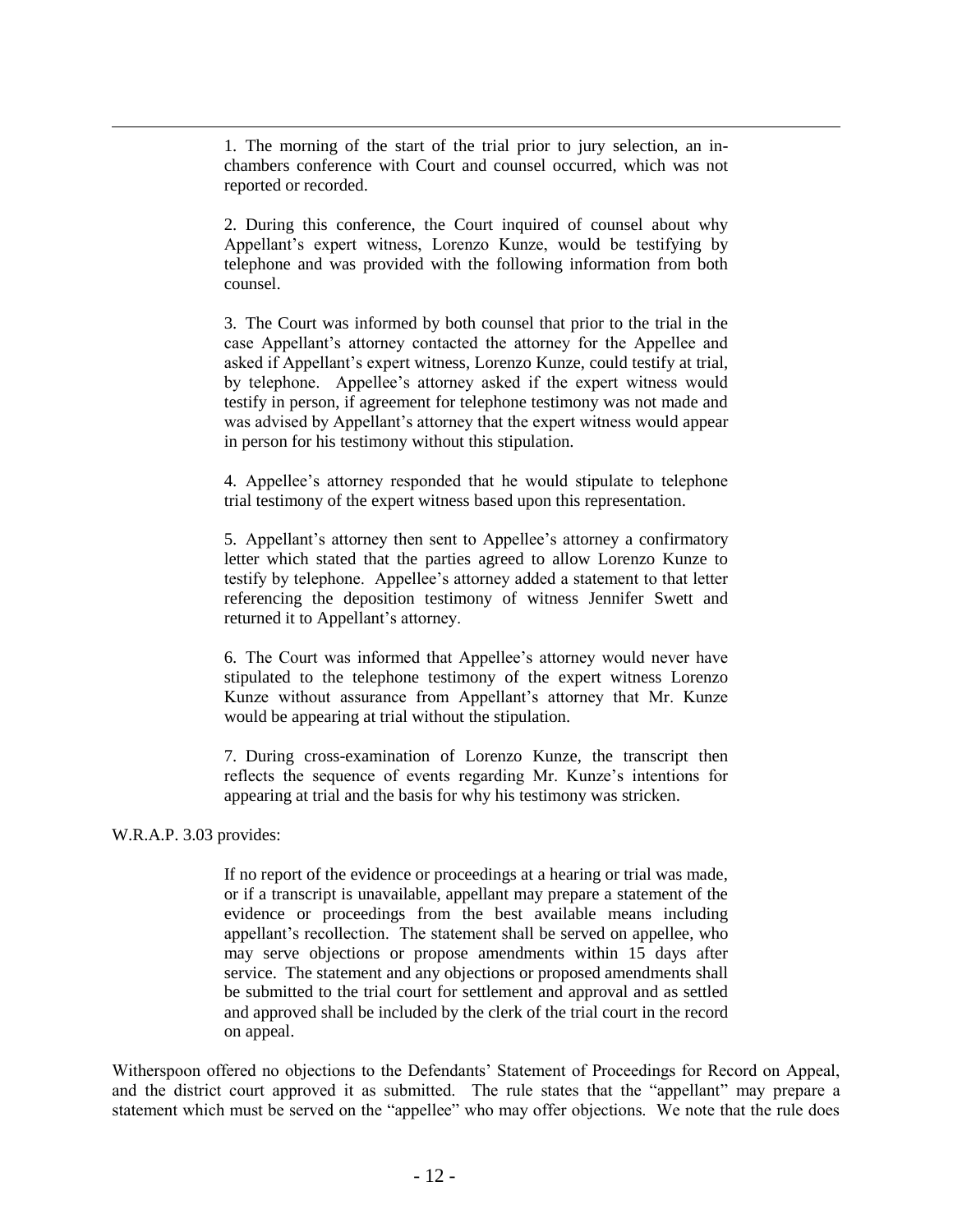### **STANDARD OF REVIEW**

[¶7] As a general matter, questions regarding the evidentiary rulings of the trial court are reviewed on appeal for an abuse of discretion. *Kemper Architects, P.C. v. McFall, Konkel & Kimball Consulting Engineers, Inc.*, 843 P.2d 1178, 1187 (Wyo. 1992).

> Judicial discretion is a composite of many things, among which are conclusions drawn from objective criteria; it means a sound judgment exercised with regard to what is right under the circumstances and without doing so arbitrarily or capriciously. (internal citations omitted).

*Fetzer v. J.D. Dayley & Sons, Inc.*, 2004 WY 64, ¶ 14, 91 P.3d 152, 158 (Wyo. 2004) (quoting *Winterholler v. Zolessi*, 989 P.2d 621, 624-25 (Wyo. 1999), and *Rogers v. State*, 971 P.2d 599, 601 (Wyo. 1999)).

[¶8] A motion for judgment as a matter of law pursuant to W.R.C.P. 50 is reviewed *de novo*:

> "Despite the fact that judgment as a matter of law should be granted cautiously and sparingly, the district court has an obligation to direct entry of such a judgment where there is legally insufficient evidence to support a verdict on a particular issue." *Sayer v. Williams*, 962 P.2d 165, 167 (Wyo.1998). We review the decision to grant or deny a motion for a judgment as a matter of law de novo. *Sundown, Inc.* [v. *Pearson Real Estate Co., Inc*.], 8 P.3d [324] at 330 [(2000)]. Under our de novo standard, we undertake a full review of the record without giving deference to the trial court"s views. *Wyoming Medical Center, Inc. v. Murray*, 2001 WY 63, ¶ 7, 27 P.3d 266, ¶ 7 (Wyo.2001). The test is whether the evidence is such that, without the witnesses' credibility being weighed or the weight of the evidence otherwise being considered, there can be but one conclusion as to the verdict that reasonable persons could have reached. *Id.* We view the evidence in the light most favorable to the nonmoving party and give that party the benefit of all the reasonable inferences which may be drawn from the

not state that the "appellee" may prepare a statement under the rule. Since there is no objection to the statement, we need not determine the scope of the rule today. Furthermore, our ruling is not affected by acceptance of the statement as a valid representation of the proceedings before the trial court.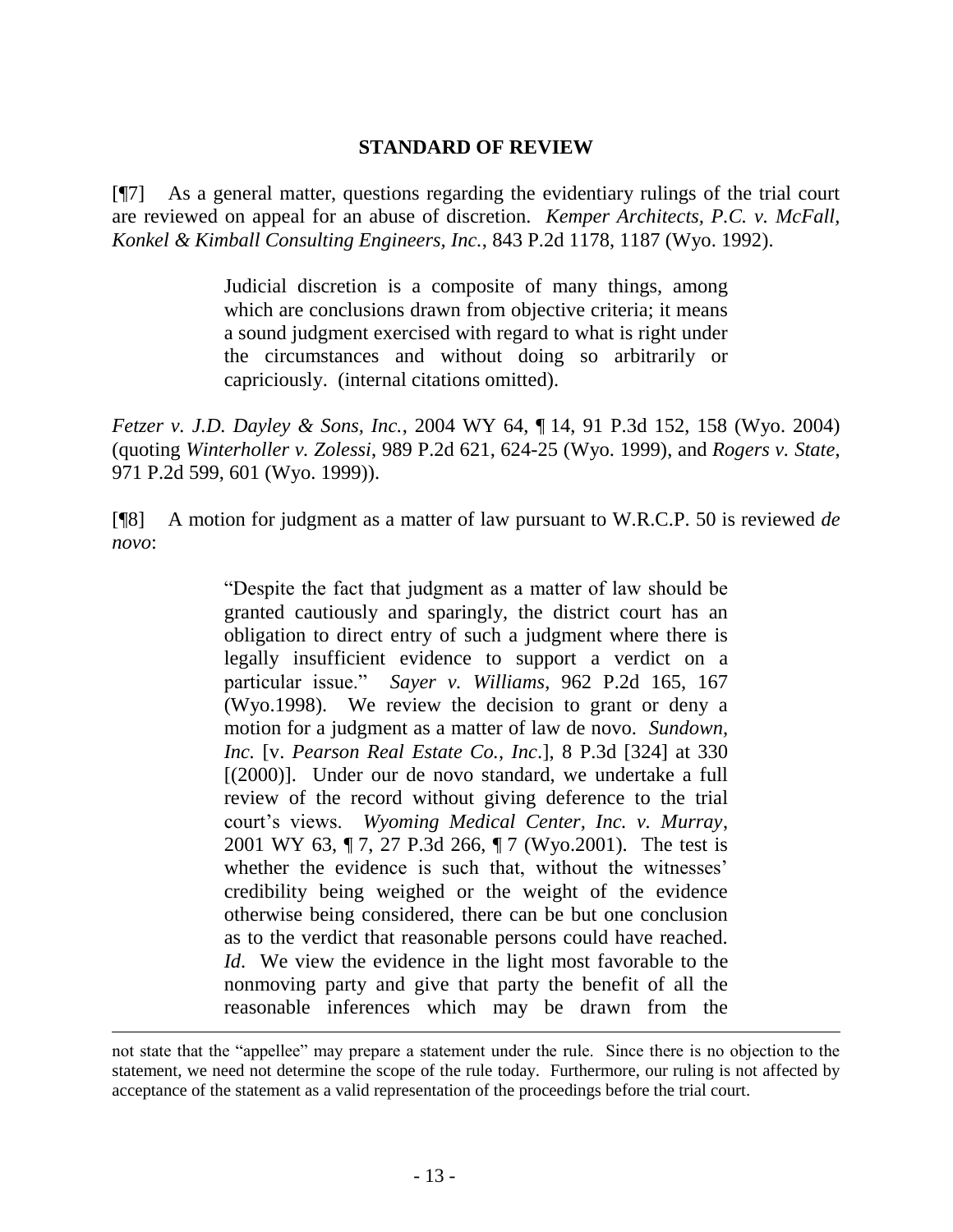evidence. *Id*. When the facts presented permit the drawing of more than one inference, it is for the jury to choose which will be used. *Id*. "If the inferences favorable to the movant are subject to doubt, or if parallel inferences can be drawn, the motion appropriately is denied." *Id*.

*Worman v. Carver*, 2004 WY 38, ¶ 9, 87 P.3d 1246, 1249 (Wyo. 2004) (quoting *Dewey v. Wentland*, 2002 WY 2, ¶ 28, 38 P.3d 402, 414 (Wyo. 2002)).

# **DISCUSSION**

# *Striking of Expert's Testimony*

[¶9] Witherspoon argues that the district court abused its discretion when it struck the testimony of her expert witness and instructed the jury to disregard it. She complains that there was no articulated legal basis for the court's action. In particular, she insists that the court failed to fully ascertain the terms of the stipulation and its failure to allow her counsel"s offer of proof was an arbitrary and capricious action. The Defendants counter that striking the witness"s testimony was the proper remedy once it had been determined that Witherspoon's counsel<sup>4</sup> had misrepresented the basis upon which the stipulation was entered.

[¶10] Our review of the record convinces us that the district court abused its discretion when it struck the testimony of Witherspoon's expert witness. In response to allegations by the Defendants" counsel that he had misrepresented the basis on which the parties had entered into the stipulation, trial counsel for Witherspoon flatly denied that he had made any such misrepresentation, and multiple times during the colloquy excerpted above asked the district court to be allowed to question the expert witness to clarify the matter. He also asked the court to consider emails between himself and the witness, letters relating to the stipulation between himself and Defendants" counsel, and offered to produce proof that airline reservations had been obtained for the witness. Witherspoon"s counsel"s entreaties were to no avail. The district court refused to allow him to ask the witness clarifying questions and ignored his offers of proof.

[ $[$ [11] An allegation that a lawyer has made misrepresentations – had lied – to opposing counsel and the court is a very serious allegation. See Wyoming Rules of Professional Conduct 3.3, 3.4, 8.1, and 8.4 (LexisNexis 2006 Supp.). We have held that the manner in which the examination of a witness is conducted is largely within the discretion of the trial court, and that an abuse of that discretion will not be found as long as the decision concerning the manner of witness examination is reasonable. *Seaton v. State of Wyoming Highway Commission, District No. 1*, 784 P.2d 197, 202 (Wyo. 1989); see also *Grabill v.* 

<sup>&</sup>lt;sup>4</sup> Witherspoon is represented by different counsel on appeal.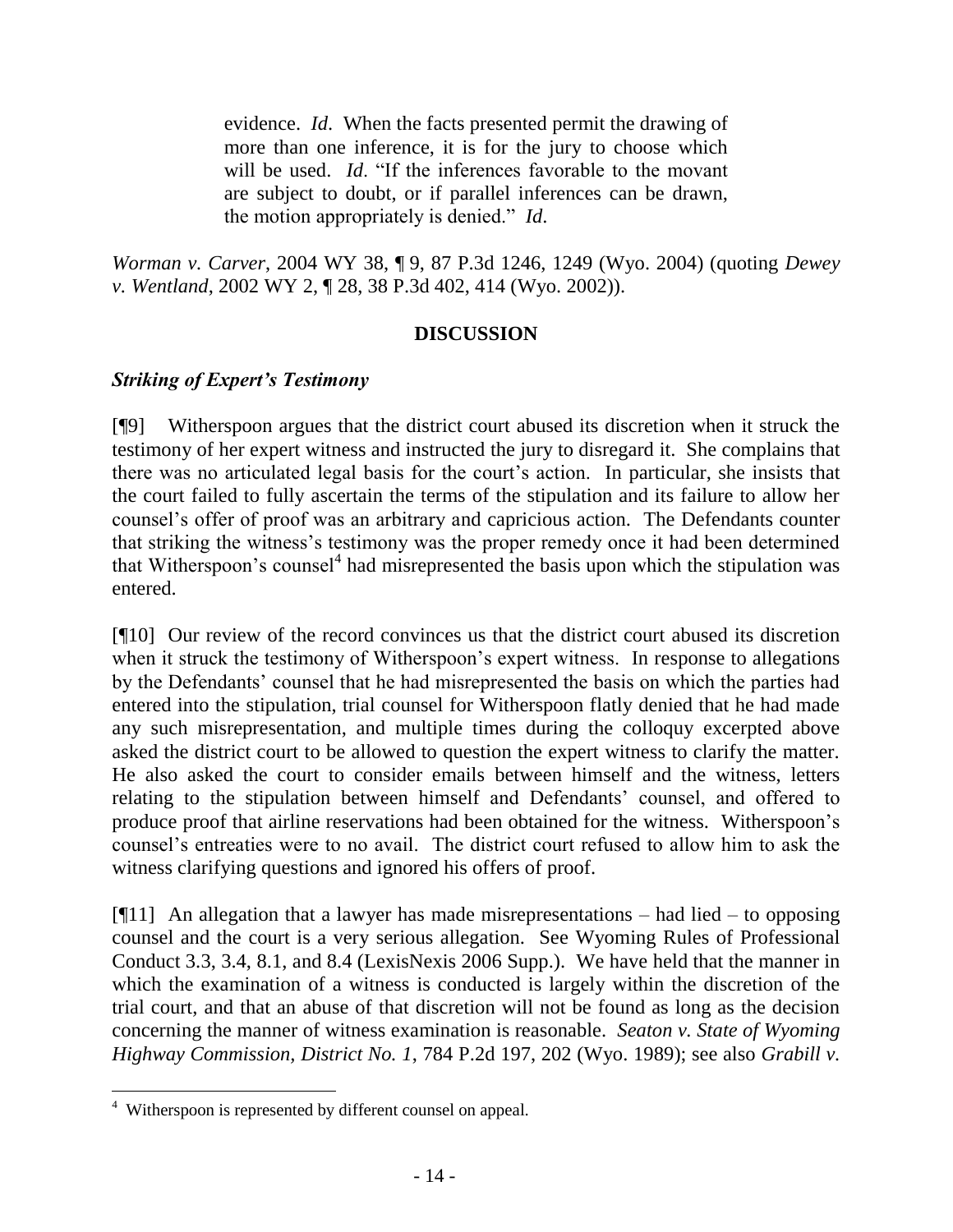*State*, 621 P.2d 802, 814 (Wyo. 1980). Here, Defendants' counsel elicited the critical testimony from the witness during cross-examination. In the usual course of trial, the opposing party would have been afforded an opportunity for redirect examination of the witness. *Seaton*, at *id.* ("The usual function of redirect examination is to allow a party to explain testimony elicited by an adversary's cross-examination of a witness."); see also *Sanville v. State*, 593 P.2d 1340, 1344 (Wyo. 1979). The district court offered no reason for its refusal to allow Witherspoon"s counsel to ask clarifying questions of the witness regarding the testimony elicited by defense during cross-examination. Given the gravity of the claim advanced by Defendants" counsel on the basis of the testimony he elicited from the witness, we have a difficult time judging the refusal to allow clarification through redirect as reasonable.

[¶12] Equally troubling was the court's refusal to even acknowledge counsel's requests to make an offer of proof. In *Jones v. Clark*, 418 P.2d 792 (Wyo. 1966), we discussed the nature of an offer of proof. There, the widow of a deceased vendor of real estate sued the purchasers for default on installment payments under a purchase agreement. The purchasers sought to question several witnesses about conversations they had had with the deceased vendor to establish that the requirement for prompt payment had been waived. The trial court sustained objections to the line of questioning and refused to allow the purchasers to make an offer of proof regarding the evidence. We made the following observations regarding offers of proof:

> The manner in which the proprieties and rights of parties to make legitimate offers of proof when objections are sustained to counsel's interrogations were dealt with was unfortunate as it raises some doubt if there was a clear understanding between court and counsel as to the right of litigants to make offers of proof. There is at least a twofold purpose in according to litigants the right to make *offers* of proof. It must be borne in mind that the right is merely to *offer* the proof-not the right to *introduce* it. The right to offer is therefore almost absolute which is subject only to the court"s discretion to *reasonably* restrict repetitious effort to offer the same or substantially the same type of proof which has been previously offered and its reception denied. The first purpose of such offers is to specifically advise the trial court of the nature of the testimony or evidence expected to be elicited by the interrogation. This is to sufficiently advise the court of the nature and character of the offered evidence and thereby enable the court to be in a better position to correctly rule upon its admissibility. The second purpose is to ensure that the whole matter will be exhibited in the record in order that an appellate or reviewing court may be sufficiently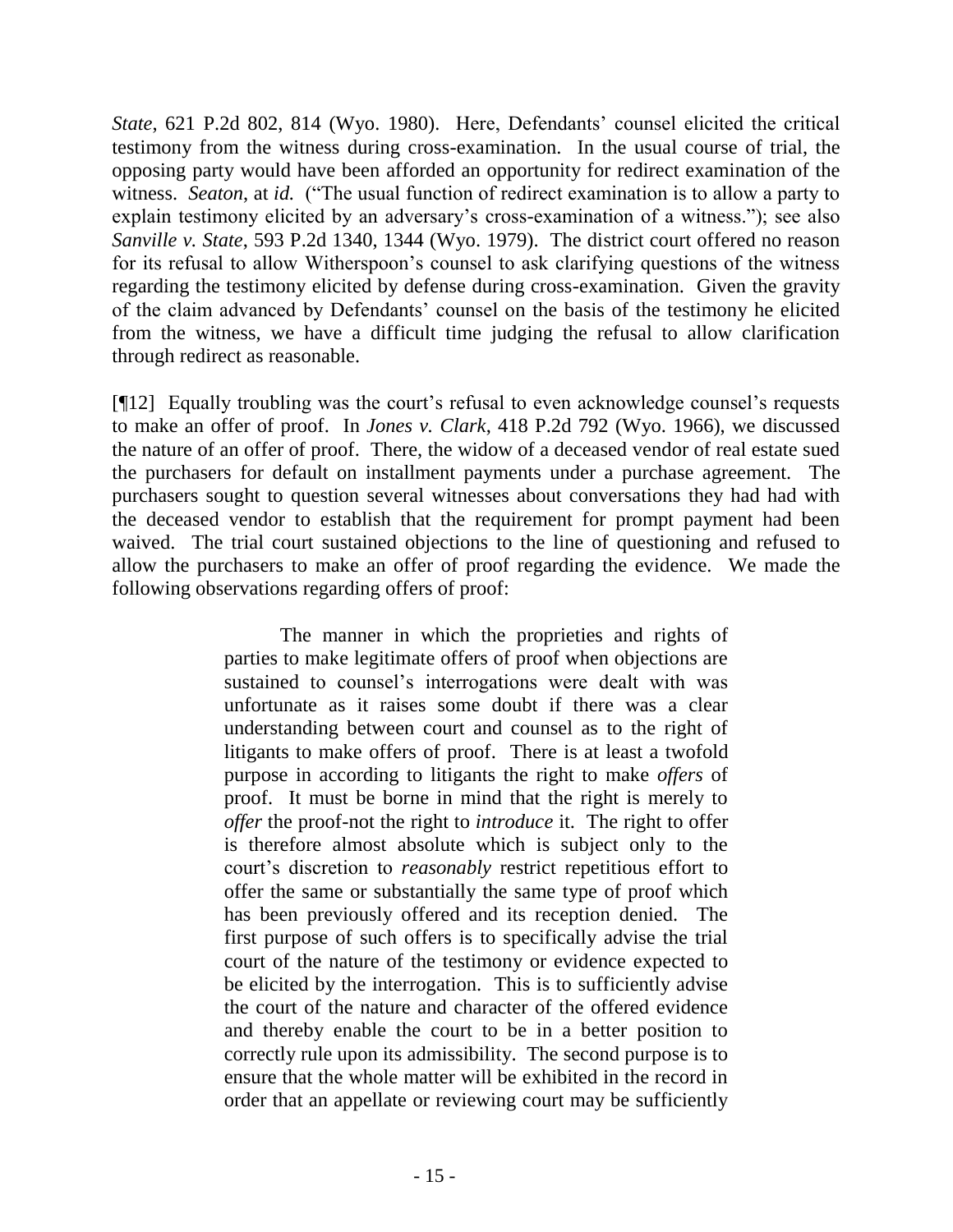advised and enabled to fairly pass upon the correctness of the trial court"s rulings.

The court's admonitions, although somewhat harshly given, might reasonably be interpreted as requiring counsel only to point out the relevancy, materiality, and competency of the offered evidence. This, of itself, was not improper. In 53 Am.Jur., *Trial*, § 99, p. 88, it is pointed out that:

> "... As a general rule, a party offering evidence must show its relevancy, materiality, and competency, and when he seeks to introduce evidence which does not appear to be relevant or competent, or propounds to his witness an interrogatory which appears to call for an irrelevant or incompetent answer, he should make a formal offer of proof showing what testimony he proposes to adduce, and, when necessary, his intention to prove other facts which will render the evidence relevant or competent; the purpose for which apparently irrelevant or incompetent evidence is offered should be disclosed. …"

However, the court"s remarks could as reasonably be taken to deny counsel the right to advise the court of the nature and character of the evidence offered. This would be improper as the litigants were not only entitled but were required to bring to the court"s attention of what the offered proof would consist.

As to the need to ask for and receive the court's permission to make an offer of proof, the following is found in the same section of Am.Jur., p.89, as that referred to above:

> "Apparently, there is and could be no rule requiring a party first to obtain the court"s permission to make an offer of proof. The situation of a litigant invites evidence to sustain his position. Neither the court nor opposing counsel can know whether evidence which a party desires to present is competent or material until it is proffered. When an offer of proof is made, the court should assume that the facts stated can be proved by competent evidence, and rule on the offer, leaving objections to the manner of proof to be decided later.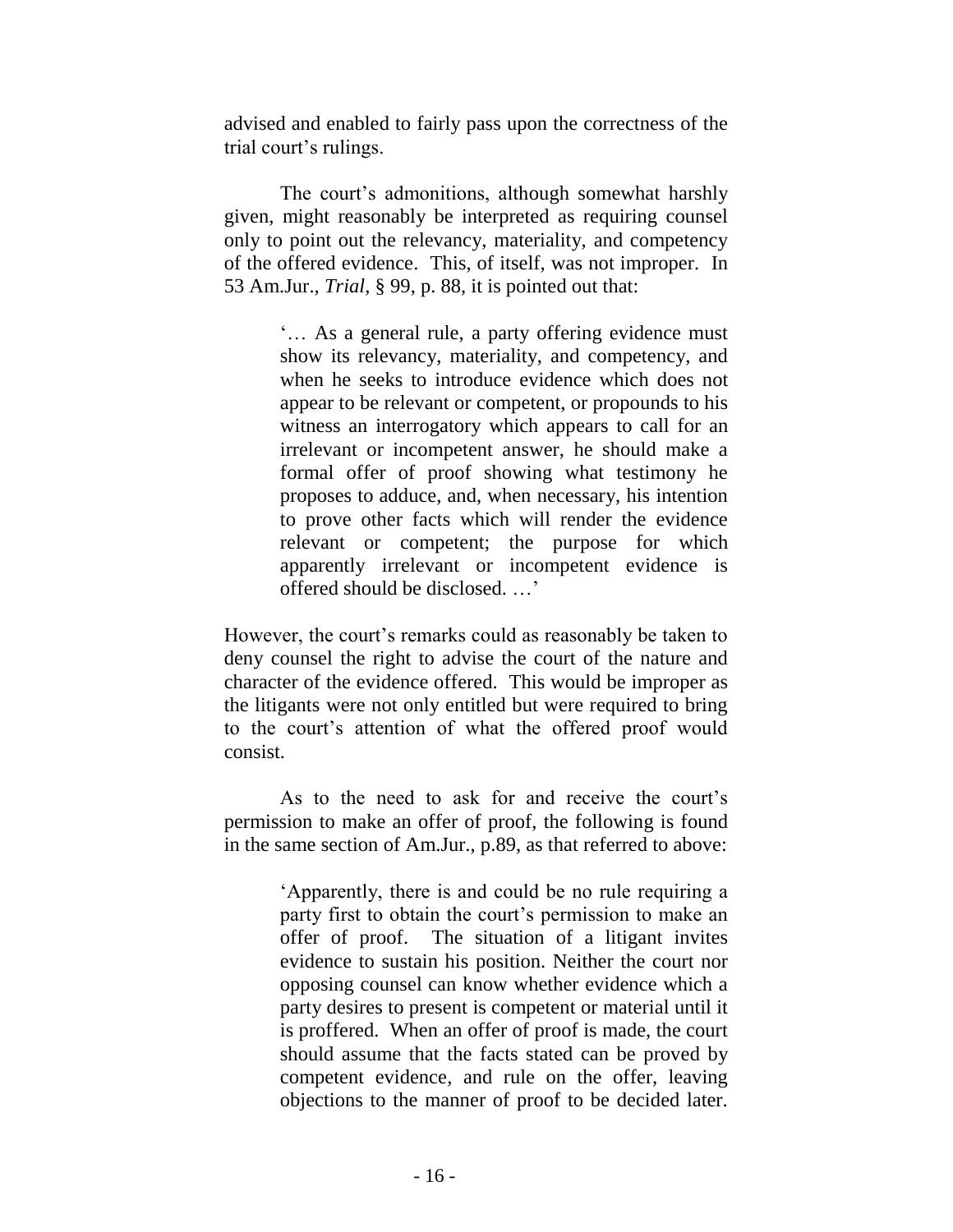The materiality and relevancy of an offer of evidence must be apparent when the offer is made, to put the court in error in excluding it. ...'

This is actually for the purpose of informing the court so that it may rule intelligently on objections made or to be made to its admissibility as well as to preserve such ruling should it become proper to review the same. Subject to the right of the court to refuse undue repetition, the right of a litigant to offer proof is absolute, although it is the court's equal prerogative to rule the evidence inadmissible.

*Jones,* 418 P.2d 798-99. See also *Hepp v. Hepp*, 420 P.2d 118, 118 (Wyo. 1966) (improper for court to admonish attorney that "if there was one more attempt to make such offer" of proof, drastic action would be taken); *Vanover v. Vanover*, 77 Wyo. 55, 307 P.2d 117, 122 (1957) ("It is not only the absolute right and privilege of a party to make an offer of proof when an objection to his interrogation of a witness is sustained, but it is also the right of this court to have the record set forth the statement of what the offered proof will consist and which the party is contending should properly be received."); *People v. Camel*, 10 Ill. App. 3d 1022, 295 N.E.2d 270, 275 (1973) (citing *Jones* as support for the proposition that "The right to offer proof is almost absolute, subject only to the court's discretion to reasonably restrict repetitious effort to offer the same or substantially the same type of proof which has been previously offered and its reception denied."); *State v. Francis D.*, 815 A.2d 191 (Conn. App. 2003); and *Hill v. State*, 699 So.2d 974 (Ala. Crim. App. 1997); 89 A.L.R.2d 279 *Ruling on Offer of Proof as Error*, § 5 (Cum. supp.) (collecting cases). Witherspoon"s counsel made an offer of proof to refute the allegation that he had made misrepresentations to opposing counsel and the court. The offer cited specific evidence – emails, letters, and airline reservations – that was not, on its face, repetitious in nature. Without explanation, the district court ignored all of counsel's offers.

[¶13] On the basis of testimony he had elicited during cross-examination of a plaintiff"s witness, counsel for the Defendants leveled allegations that carried serious legal and ethical ramifications for Witherspoon"s counsel and his client. Nevertheless, without any explanation on the record, the district court refused to allow redirect of the witness and ignored all offers of proof. While we have always accorded considerable latitude to a district court when an action rests within its discretion, we have stressed that this does not "mean that the court has unrestrained power to act in an arbitrary manner." *Winterholler v. Zolessi*, 989 P.2d 621, 627-28 (Wyo. 1999) (quoting *Waldrop v. Weaver*, 702 P.2d 1291, 1294 (Wyo. 1985)).

> Fundamental to the concept of the rule of law is the principle that reason and justice shall prevail over the arbitrary and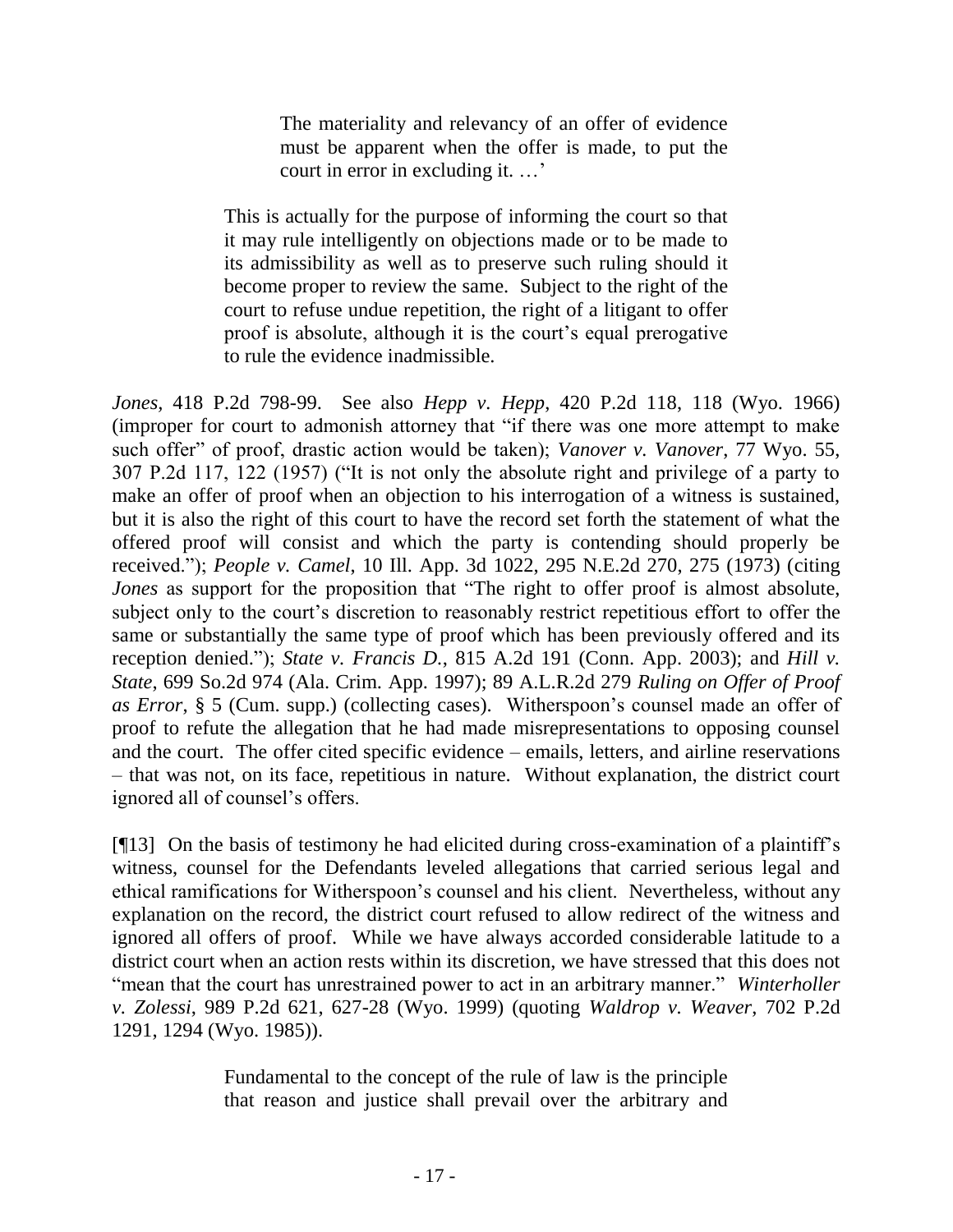uncontrolled will of any one person; and that this applies to all men in every status: to courts and judges, as well as to autocrats or bureaucrats. The meaning of the term "discretion" itself imports that the action should be taken within reason and good conscience in the interest of protecting the rights of both parties and serving the ends of justice. *It has always been the policy of our law to resolve doubts in favor of permitting parties to have their day in court on the merits of a controversy.*

*Id.* (emphasis in *Winterholler*). While hesitant to interject ourselves into the management of a trial, we must do so here. Witherspoon"s counsel was not allowed to present an effective response to the allegations leveled by Defendants" counsel with the consequence that his client was denied the opportunity to have her claim judged on its merits. We can only characterize the district court's actions in refusing to allow redirect or to permit the proffered offer of proof as arbitrary. Under the circumstances, that was an abuse of discretion.

## *Judgment as a Matter of Law*

 $[914]$  The question that remains is whether the striking of the expert witness's testimony was harmless error. An error requires reversal of the lower court judgment only if it is prejudicial to a substantial right. "[F]or an error to be harmful, there must be a reasonable probability that in the absence of error the verdict might have been more favorable [to the losing party]." *Rivermeadows, Inc. v. Zwaanshoek Holding and Financiering, B.V.,* 761 P.2d 662, 671 (Wyo. 1988) (quoting *Herman v. Speed King Manufacturing Company*, 675 P.2d 1271, 1278 (Wyo. 1984) (rejection of expert"s testimony even if erroneous was harmless); and *ABC Builders, Inc. v. Phillips*, 632 P.2d 925, 935 (Wyo. 1981)).

[¶15] After Witherspoon finished her case, the Defendants moved for judgment as a matter of law pursuant to W.R.C.P. 50(a). In granting the motion, the district court found that without the testimony of her expert witness, Witherspoon could not establish the requisite standard of care:

> [A]s far as the Court's concerned, [Witherspoon needed] to get passed [sic] this motion, [she] needed to have the testimony of expert Mr. Lorenzo Kunze. The Court, for good cause, struck the testimony of Mr. Lorenzo Kunze and, therefore, the Court does agree with the defendant saying that there was a failure to show a duty, number one, and a breach of that duty through the testimony of  $-$  as I said, I think it was necessary that Mr. Kunze's testimony be  $- \dots I$  am granting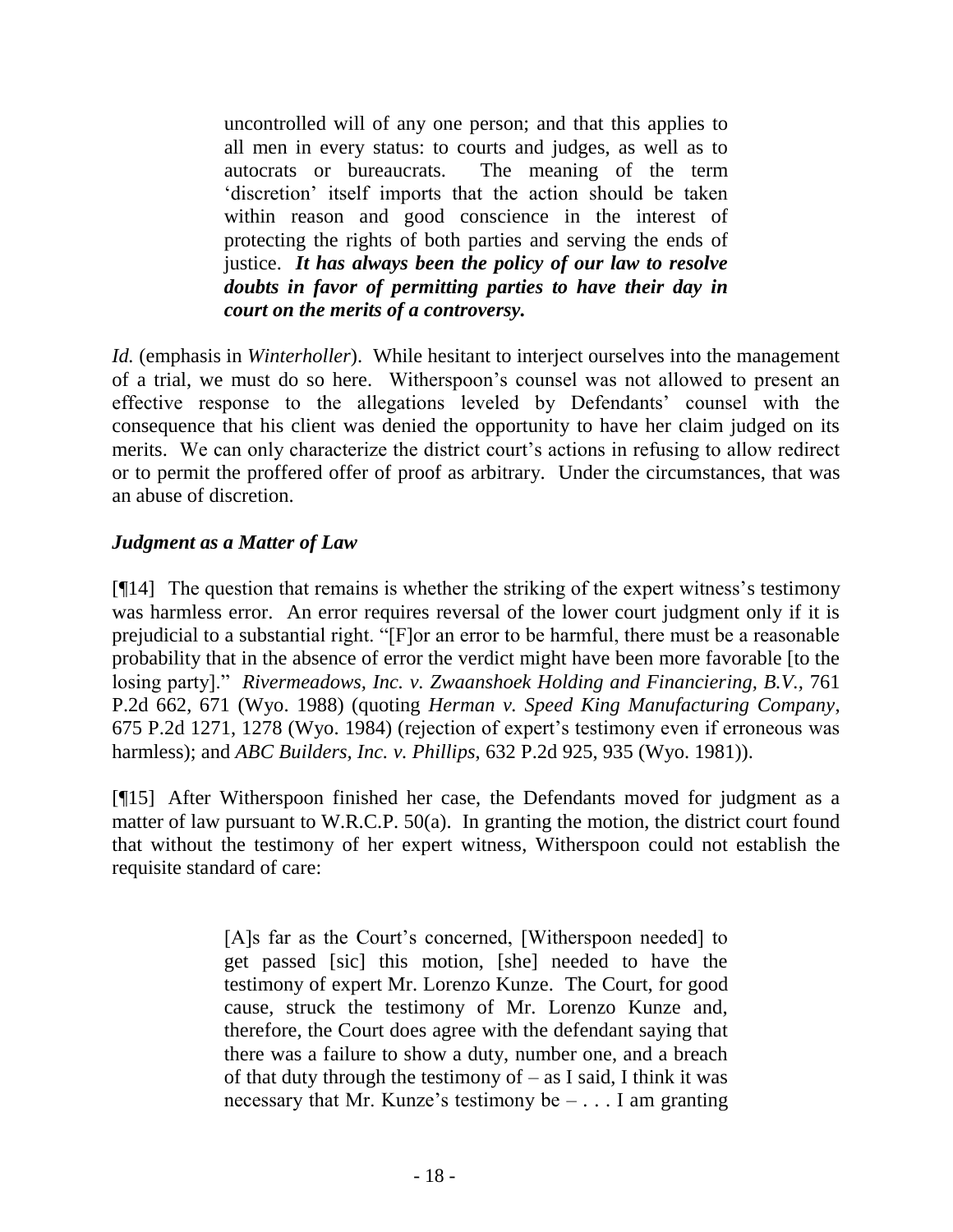the defendant"s motion. It used to be called a directed verdict. Motion to dismiss. But I"m going to grant it.

Since the absence of Kunze's testimony was the district court's cited basis for granting the motion, Witherspoon, of course, contends that striking that testimony was not harmless error.<sup>5</sup> The Defendants counter that even if Kunze's testimony was considered, it was not sufficient to establish a standard of care or any breach thereof by Dr. Lofaro. The Defendants contend that this case involved complicated issues of medical causation that are beyond the ken of lay persons, and since Kunze was not a medical doctor and did not offer any opinion as to whether Dr. Lofaro was negligent or breached the relevant standard of care, any error in striking his testimony was harmless.

[¶16] We have held in medical malpractice actions that the plaintiff must establish through expert testimony: (1) the accepted standard of medical care or practice; (2) that the defendant"s conduct deviated from that standard; and (3) that deviation was the legal cause of the plaintiff"s injuries. *Oakden v. Roland*, 988 P.2d 1057, 1059 (Wyo. 1999) (quoting *Harris v. Grizzle*, 625 P.2d 747, 751 (Wyo. 1981)); see also *Armstrong v. Hrabal*, 2004 WY 39, ¶ 12, 87 P.3d 1226, 1231 (Wyo. 2004); and *Mize v. North Big Horn Hospital District*, 931 P.2d 229, 233, 234 (Wyo. 1997).

[¶17] This, however, is not a medical malpractice action. In a pre-trial order denying a motion by the Defendants to strike the testimony of Kunze and for summary judgment, the district court ruled:

> 1. The question of whether hair removal is the practice of medicine is an issue of law to be decided by the Court.

> 2. Any person conducting the IPL hair removal procedure is not practicing medicine according to the definition of "Practicing Medicine", in W.S.  $\S$ 33-26-102(a)(xi)." The Wyoming State Board of Medicine determines what constitutes the practice of medicine. The Board has the duty to pass upon the qualifications and determine the fitness of all persons desiring to practice medicine in this state. W.S. §33-  $26-202(a)$ . The Board does not allow a person to practice medicine in this state without a license granted by the Board. W.S. §33-26-301(a). Since a person may perform IPL hair

 $\overline{a}$ 

<sup>&</sup>lt;sup>5</sup> Witherspoon notes the district court ruled that this was not a medical malpractice case because a medical license is not required to perform laser hair removal treatments. She argues that, therefore, expert testimony was not necessary and that there was sufficient evidence in the form of testimony from lay witnesses, including Witherspoon herself, to establish a standard of care and breach thereof by Dr. Lofaro. In light of our decision regarding the exclusion of the expert testimony, it is not necessary for us to address this argument.